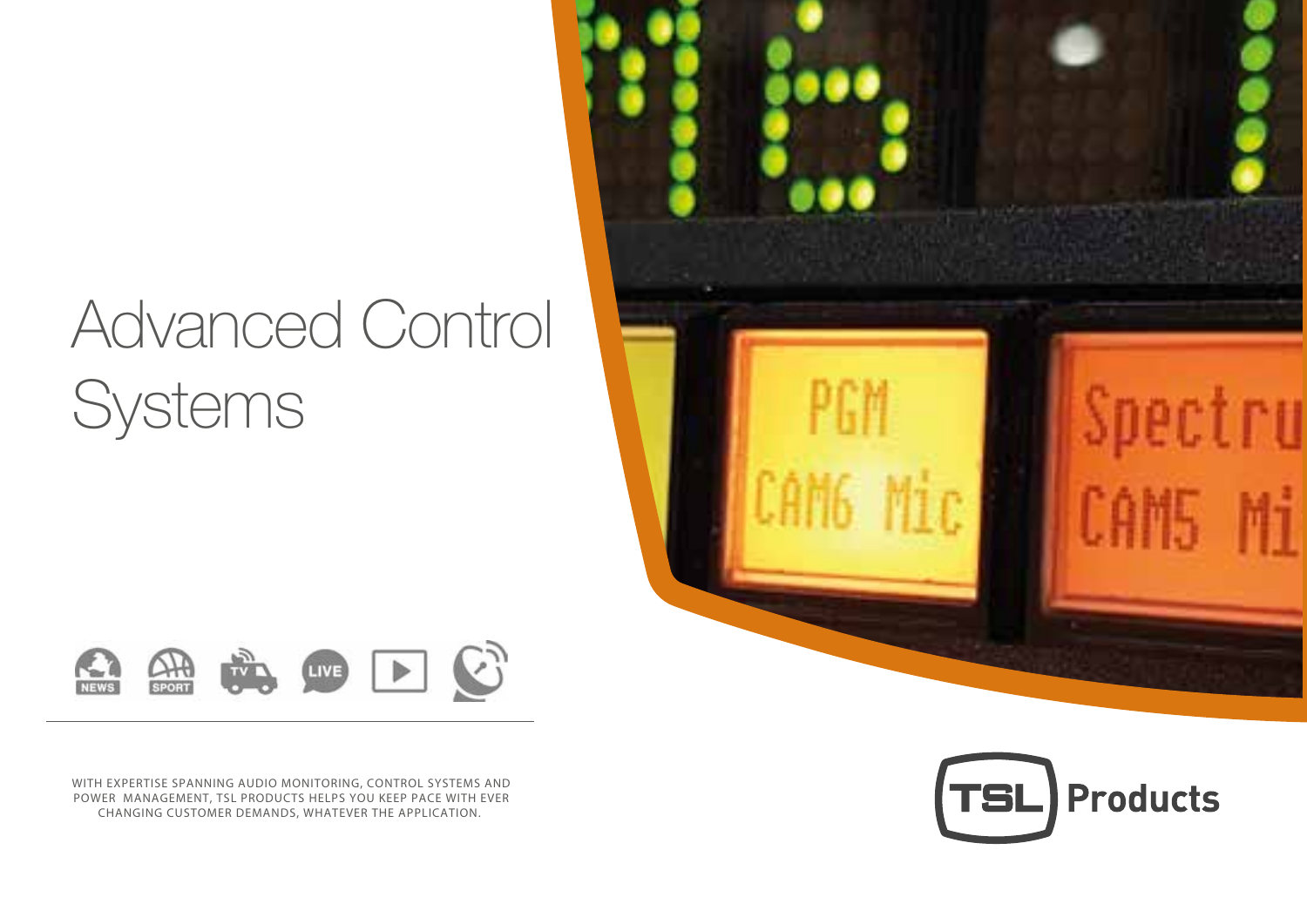

## Maintain Ownership Of Your Systems

With increasing demands on resources, budgets, and the rapid adoption of IP and remote production, it is more essential now than ever for control systems to be able to hide underlying system complexities so that operators can remain focused on making great content.

TSL works with our closest customers worldwide to provide a user-focused experience, regardless of the advances in underlying technology, to:

- Maintain clear and intuitive operational actions ranging from single-application controls right through to enterprise solutions.
- Build systems based on extensive protocol libraries.
- Easily adapt & expand control as your requirements change.
- Avoid expensive support contracts by investing in a system that is easily customised by the end-user.
- Easily accessible technical and project support teams on-hand.

### **Members Of**

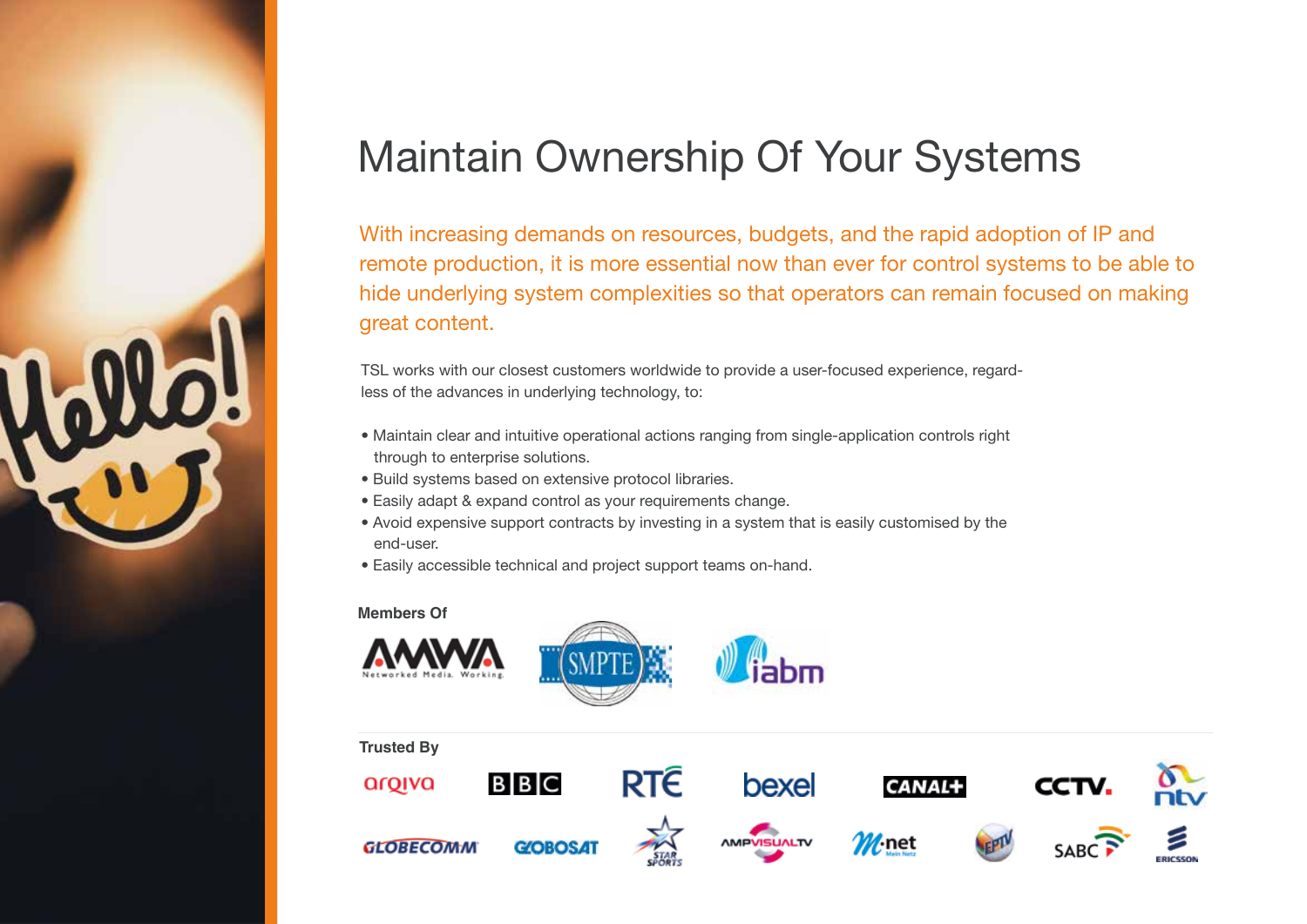

TSL Products is also a market leader in Audio Monitoring for SDI, Hybrid and IP infrastructure.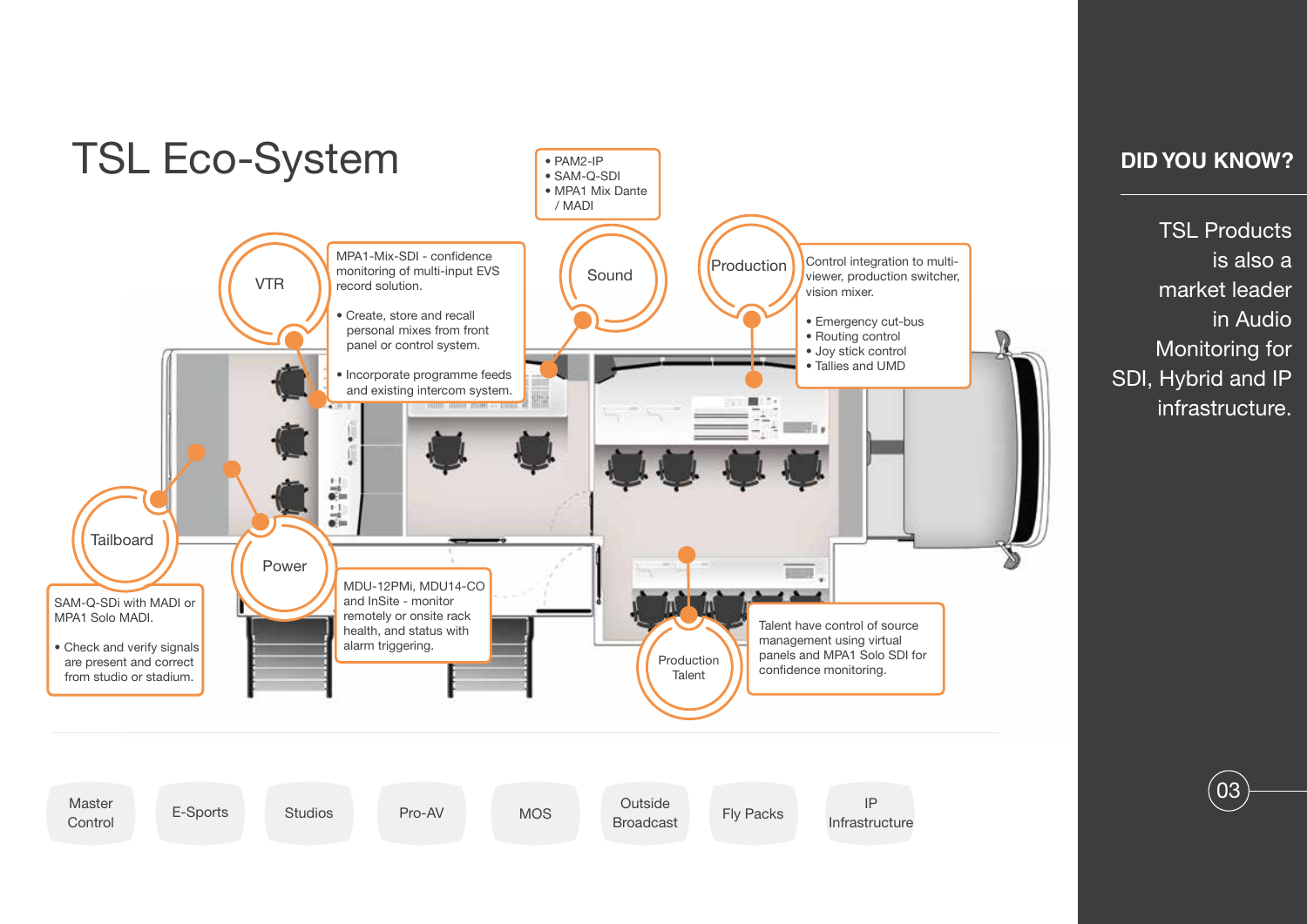## Advanced Control Systems

From signal routing, to remote device control, by grouping multi-level actions in to a single, user-configurable interface, you can do things that will make your production much more efficient.

With over 30 years of broadcast systems experience, the team at TSL understand how a control-eco system that is scalable, flexible, adaptable and entirely independent from proprietary development can bring value to operations worldwide.

By providing just the controls needed, from simple interfaces for specific tasks, to unleashing the full power of a system built on a logic-based and open control layer, customers are able to maintain complete ownership of their systems.

#### **Third Party Integration**

Independent and protocol agnostic integration that provides the flexibility needed to choose best fit and best of breed with confidence, to integrate with new or existing third party systems.

#### **Powerful Control Engine**

Take the efficiency found in automated systems and multiply it to dramatically reduce production costs and support facility wide management.

### **Intuitive Control Interfaces**

Fully customisable interfaces to enhance and streamline operational workflows and bring flexibility to facilities worldwide.

- Self-Contained Control Systems
- Virtual Panels
- Technical Display

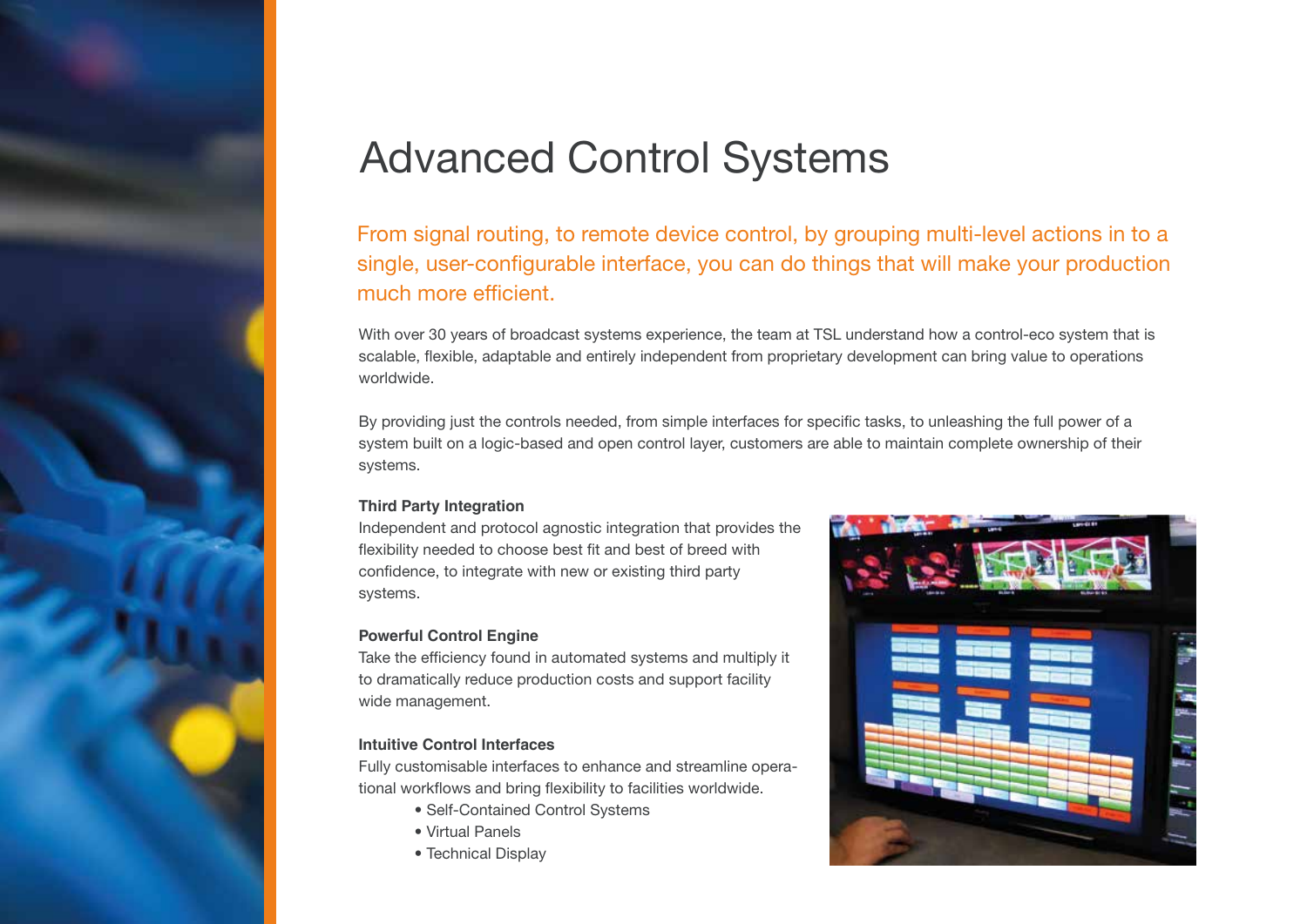### Advanced control, from production to playout.



### **DID YOU KNOW?**

Our System Controllers allow you to build relationships between routing paths, from simple audio follow video and pass through of control between devices to complete ganged signal routing.

 $\big(05\big)$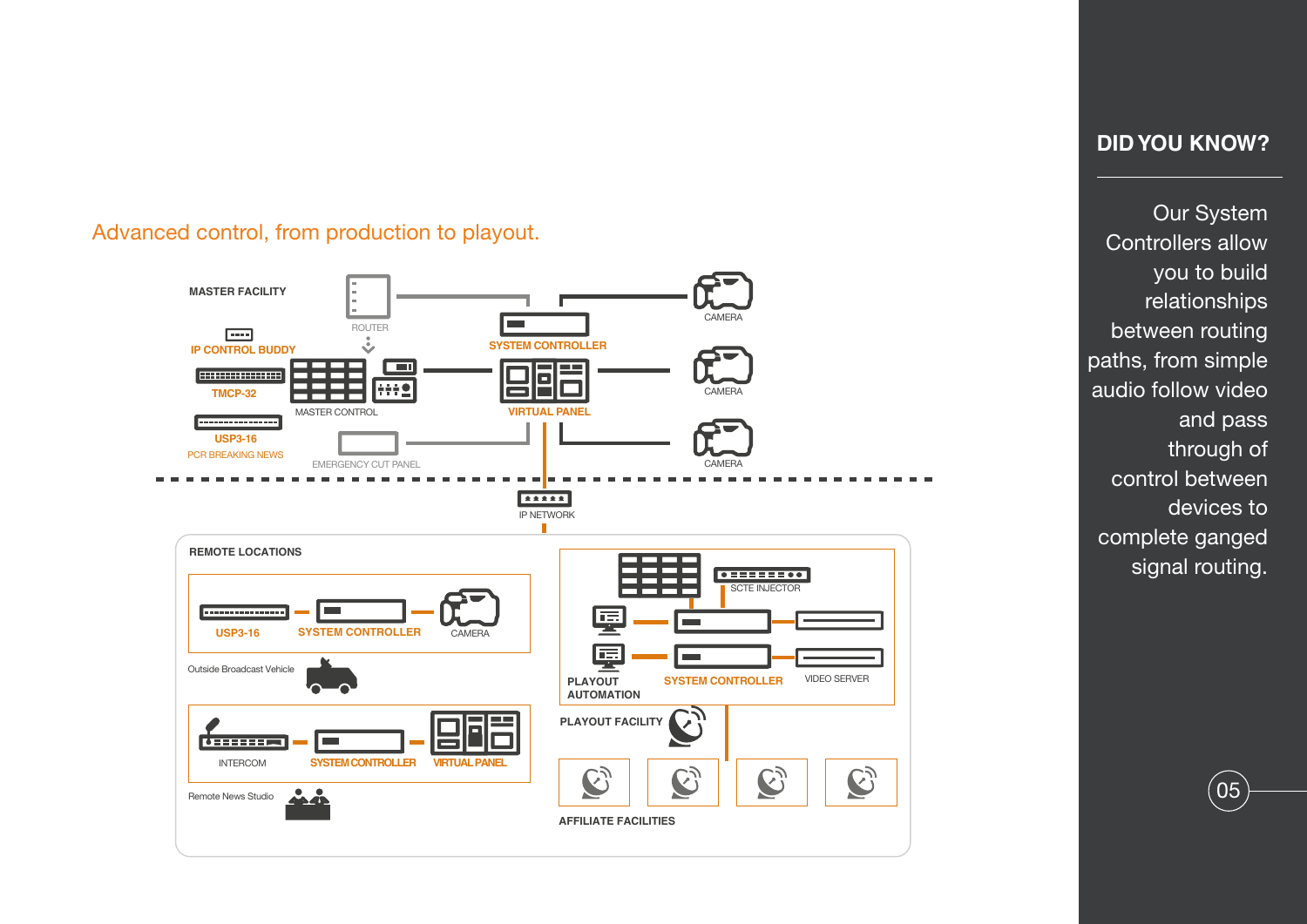

## Remote & Live Production

Remotely controlled devices and systems across multiple locations to save on cost and keep staff working efficiently.

#### **Functions**

- **Studio Preset Management (Save/Recall)** Save and recall complete studio configurations including camera ` positions/parameters, lighting scenes, routing tables and more.
- **Studio Delegation** Assign studios to PCRs with associated routing, tally and control following assignment.
- **Video Routing (confidence monitoring, branding)**  Routing and naming control, single cross point, associated sources, and salvos for studio presets.
- **Tally Management -** Complete scalable tally solution across multiple routers, switchers, cameras and multiviewers.



Virutal Panel control for remote studio productuctions.

#### **Device Control**

- **Audio Control (Mic gain, IFB, routing)** Control over audio routing and channel controls for remote control, studio preset set/recall and back-up control.
- **PTZ Camera Control** Complete control over PTZ (Pan Tilt Zoom) cameras for granular control, preset set/recall and tally control.
- **Lighting Control** Set and recall scenes of a lighting mixer and adjust levels via hardware or virtual control panels.
- **VoIP Control (Dial/Make/End call) –** Use virtual panels to dial, make and end VoIP calls.



Access equipment webpages efficiently for fast config changes and trouble shooting.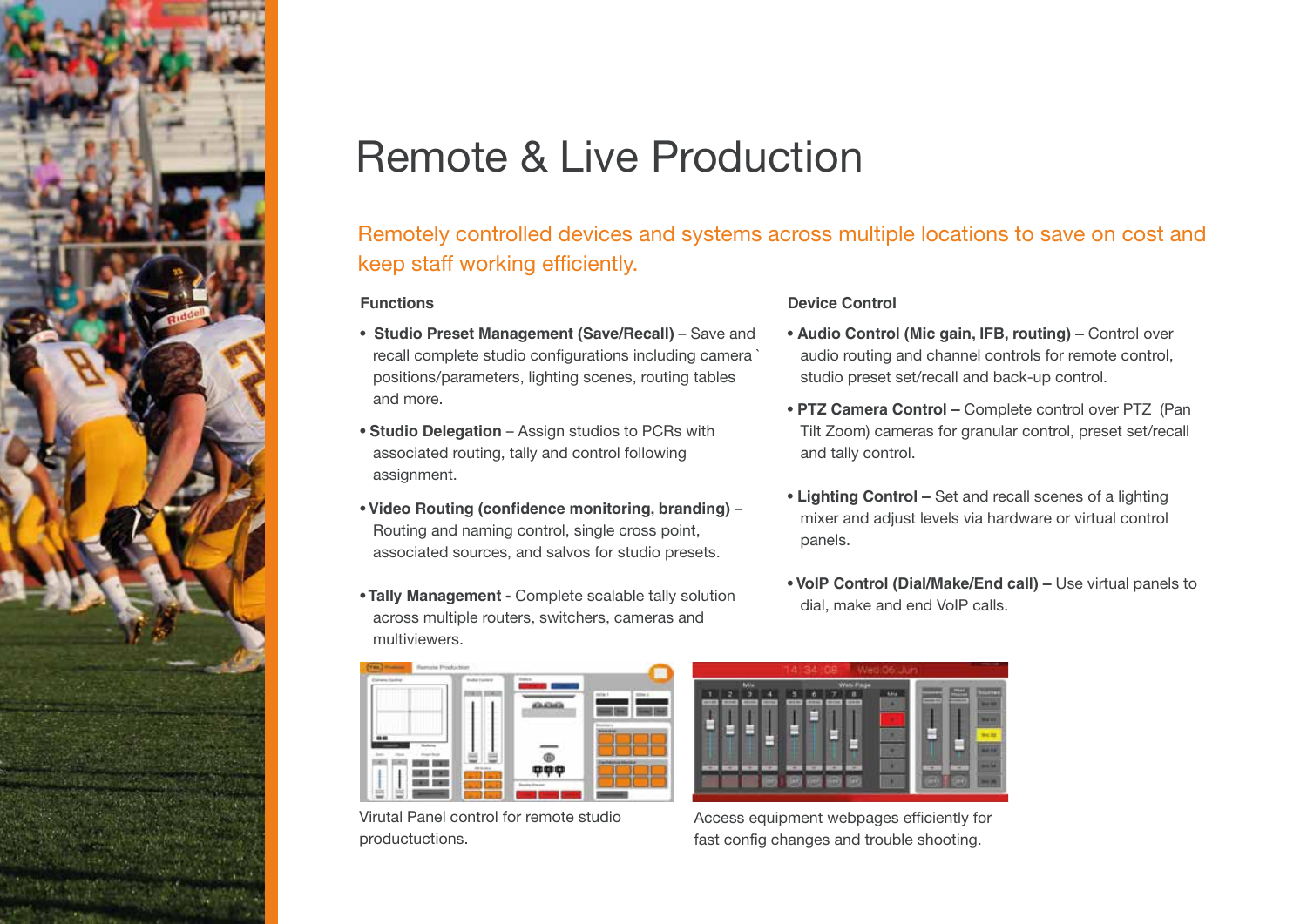## OB Trucks

Fully configure broadcast trucks whilst sharing and managing resources between your systems to save time, space and money. Utilise remote engineering management tools to save costs and increase efficiency.

- **Camera Assign** Assign camera names to CCUs effortlessly.
- **Joystick Multiplexing** Use fewer RCPs to control multiple CCUs and assign cameras to RCPs on the fly.
- **Tally Management** Complete scalable tally solution across multiple OB trucks.
- **VTR Control** manage VTRs with single or ganged control, from basic transport control to cue points, slow-motion control and two-machine cuts editing.
- **Facility Expansion** Maximise up-time and manage variable demand by simply docking trucks to larger broadcast facilities seamlessly as needed. Delegate control and information while minimising setup time.
- **Video/Audio Routing** Routing control over video and audio routers. Single cross point, associated sources, and salvos.
- **InterTruckability** Quickly and simply interact to share all device information, managing names, control and tally across systems. Signal patching is reduced as tielines become dynamic, naming problems are eliminated and logic patching is performed virtually.



TSL's control systems work across applications within Pro-AV, ESports and military, and are a great solution for fly packs and quick-action functions.

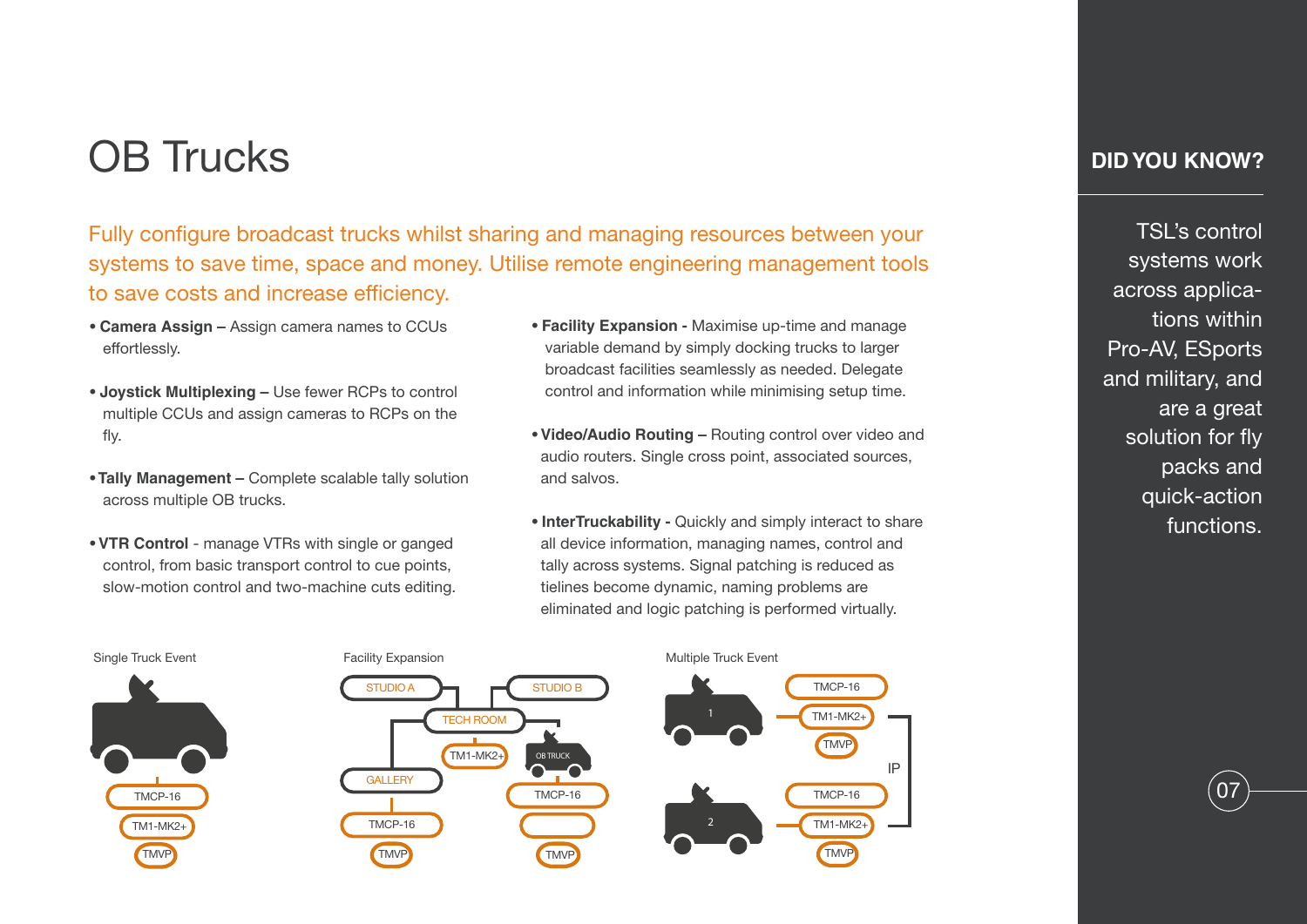

## Production Control

Centralise resources across the production chain and take control of key functions with a system built on automated logic.

### **Studio Control**

- **Translation, Delegation and Control Routing**  Delegate exclusive control by schedule or on-demand. Device control follows production from room to room.
- • **Single Button Set-up (Programme presets)**  Set/recall complete routing tables, equipment configurations and scenes to allow one button studio setup for specific shows, reducing setup time and complexity.
- **Emergency Cut Bus Facility** disable vision mixer output, control change over and provide control of router cuts and provide ECB tally management.
- **Studio Delegation** Assign studios to PCRs with associated routing, tally and control following assignment.

#### **Device Control**

- **'One Touch' Studio Fail Over** Push or pull studio setup across to different PCR in case of control room malfunction.
- **Production Automation** MOS integration with ENPS and iNews to simplify your news production and take control over the critical devices you depend on.
- **Video Server Playout** Easily manage a single video server channel up to 32 playout channels.

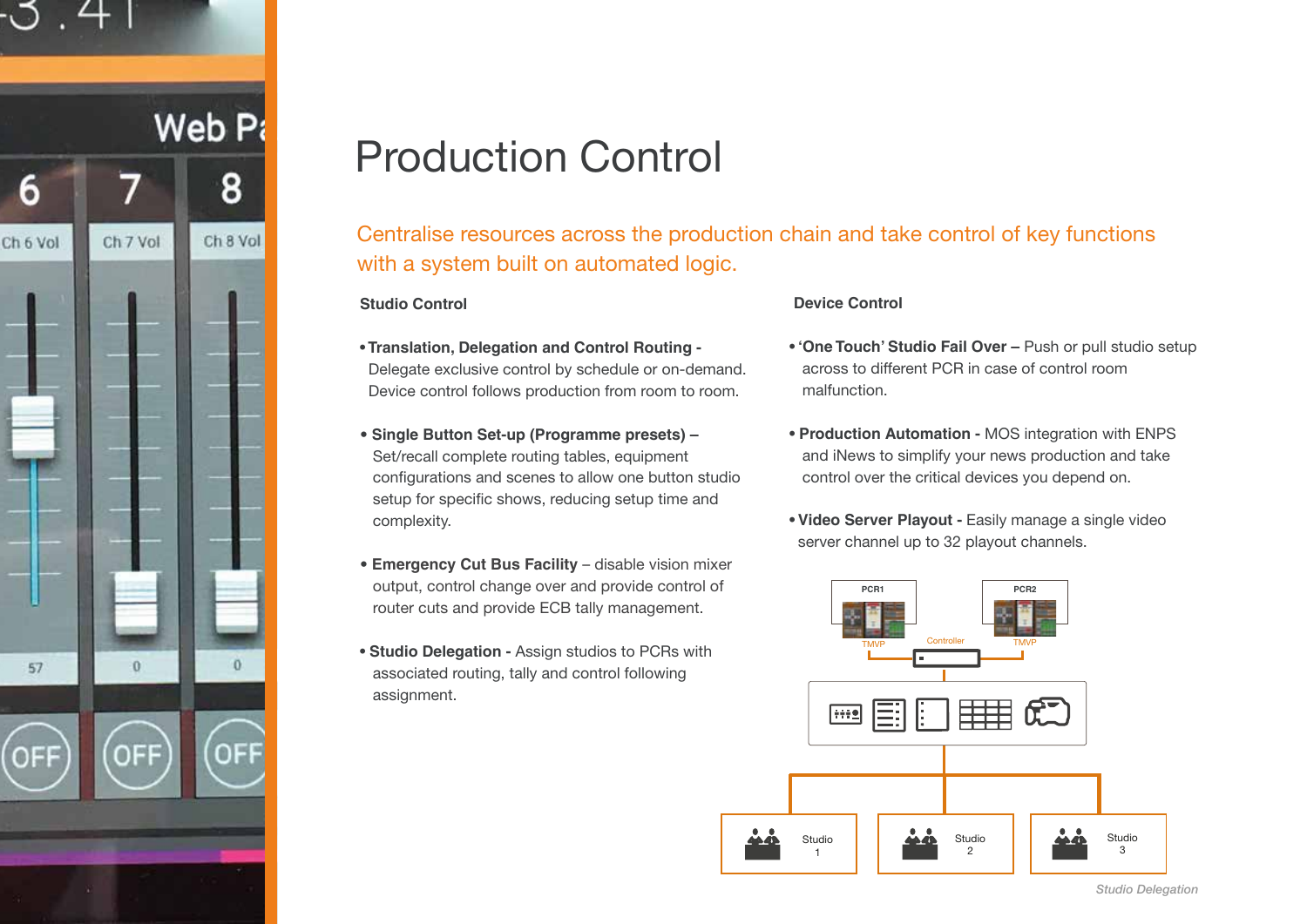### Master Control and Transmission

Support network growth, ageing systems and workflow gaps or interruptions to local programming and breaking news. Achieve efficiencies and cost savings by delegating monitoring and control responsibilities to affiliate stations.

- **Hub and Spoke -** give local operators control over which source is routed to air and access & control content for any, or all local market outlets.
- **Automation Playout & Ingest Fast, simple and**  reliable control with scheduled actions and primary, back-up or tertiary automation.
- **SCTE** break into the affiliate's programming, should national or regional coverage take precedence



- **Configure Signal Flows** to manage all content and process flows, as well as process automation to define automatic responses to system changes and critical data sharing.
- **Disaster Recovery** select and remotely route primary or back-up automation to air.
- Operator Controls Configure routers and monitor walls, directly control Glue, identify signals, incoming lines to steer satellite downlinks, system-wide pre-sets.
- **Cloud Playout** make cloud-based resources look and act like traditional devices, so that operators can continue to control their cloud playout via the same familiar automation workflows and control systems they are used to.

### **DID YOU KNOW?**

TSL's control systems are developed independently from any proprietary standards, meaning they will integrate with any third party system.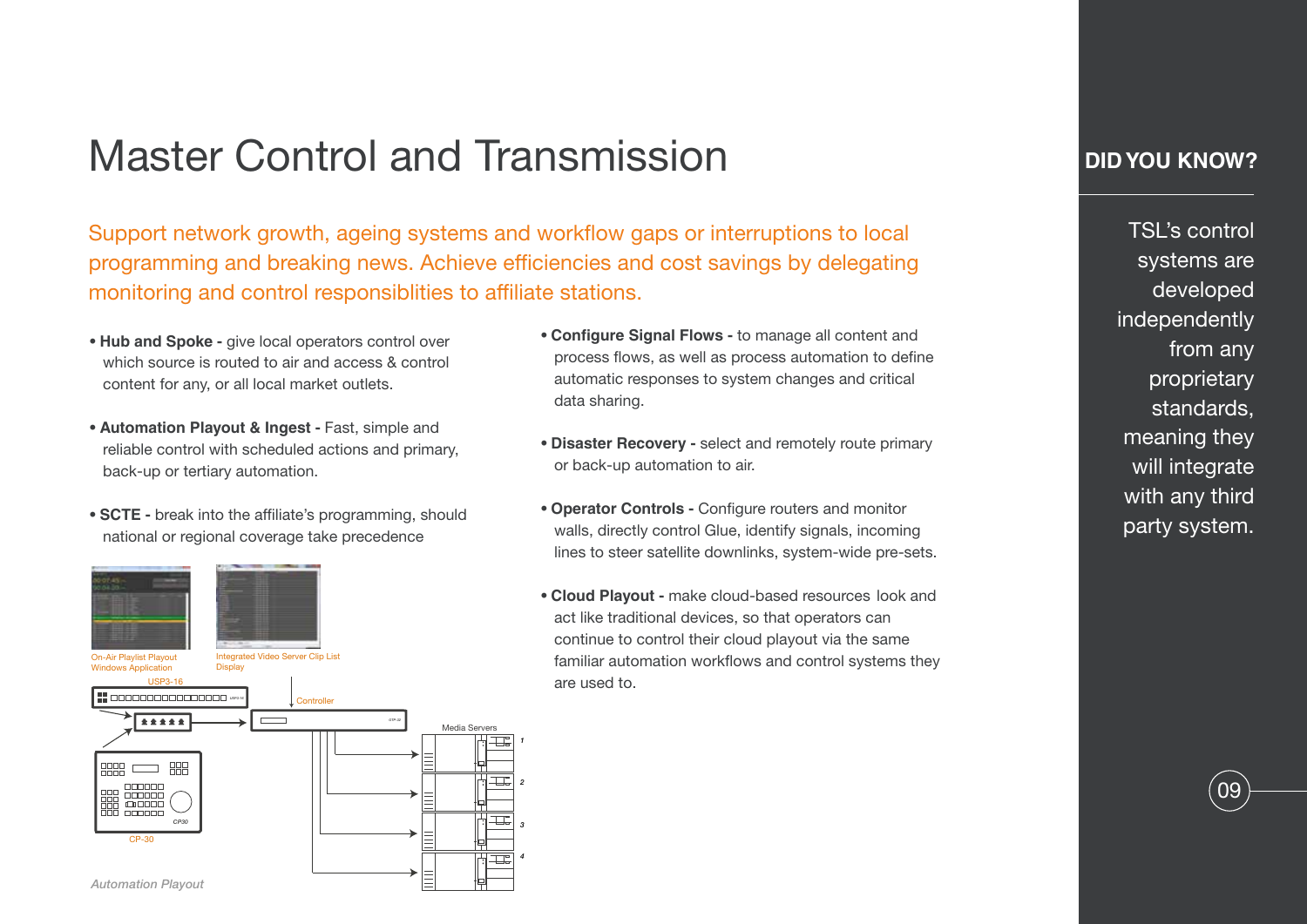

## Control, Trigger, Interface, Integrate

A range of self-contained control solutions that can be used individually to solve simple everyday problems, inter-connect to form a wider eco-system or plug straight into any third-party control system to help you quickly and cost-effectively get the job done.

- Quickly adapt and expand systems as control requirements change.
- Don't be locked into expensive and complex control solutions.
- Integrate software and hardware products fit for your requirements.
- Give operators the control they need over the devices they use.
- Interface old & new equipment and extend the life of existing systems.

#### **IP Control Buddy**

A complete control solution that fits in the palm of your hand, perfect for flyaway kits, small production tasks and one button applications to simultaneously control multiple devices.

- **Controls any GPI/O, Serial, IP enabled device**, located anywhere, from a single button push.
- **Directly control other devices**, such as Ensemble Designs' ultra-compact BrightEye NXT routers, Blackmagic Media Players and Power Distribution Systems.
- **Trigger a salvo of actions** such as:
	- Turn a GPI Output On or Off
	- Transmit a Serial Command
	- Transmit an Ethernet TCP, UDP, SNMP, or HTTP command

### **The IP Control Buddy helps you:**

- Turn it on. Turn it off. Raise it. Lower it.
- Start it. Stop it.
- Open it. Close it.
- And more...

• Enable it. Disable it.

**Supports SNMP & HTTP**

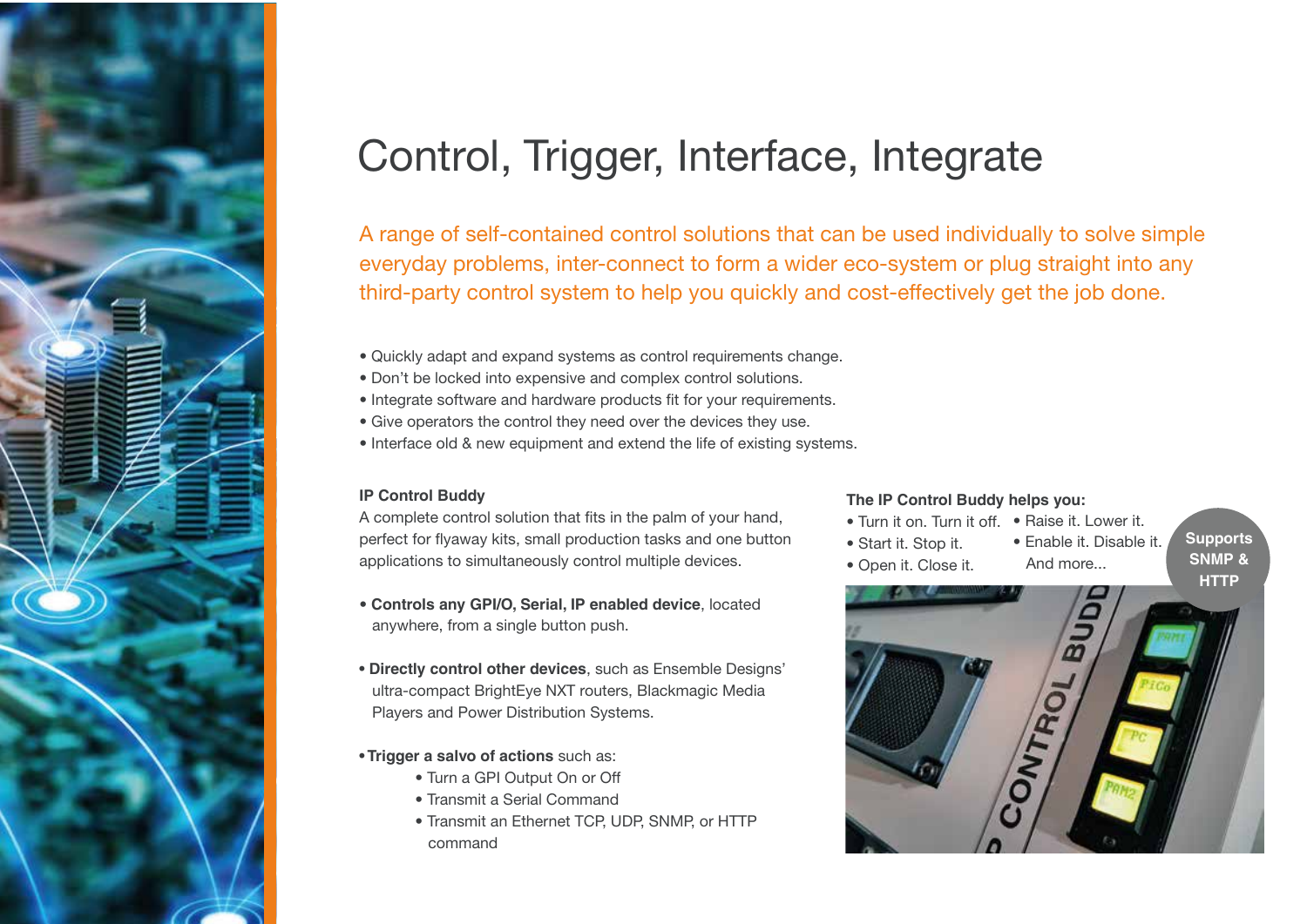#### **Universal Control Switches**

Providing a streamlined user interface, single panel monitoring and control of multiple devices, the USP3 panels are ideal for when users must interact quickly between active sources and when multiple switch commands must be activated simultaneously.

- Show users only the device or system information, status and tallies they need in order to react quickly and accurately to any situation.
- Give users control over only those functions they need to simplify operations and reduce errors.
- Monitor and Control multiple devices from a single panel.
- Easily create multi-action commands (macros) with a single push-button command.



#### **AnyWhere Interface Box**

Designed for applications in A/V, industrial, radio, and television broadcasting, the AIB allows users to bridge systems and achieve that key bit of functionality they require without performing any programming.

Anywhere Interface Box range offers up to 16 GPI/Os and multiple device control paths, including Ethernet and serial, whilst the AIB4 adds 2-way DTMF and dial-up modem, for device management and monitoring flexibility.

#### **All AIBs include:**

- Ethernet
- RS232/RS422 serial port
- Generate & Monitor ASCII / Hex Command data
- SNMP Messaging Transmit & Receive
- Monitor SNMP Traps

| <b>Trigger</b>             | Action                      |
|----------------------------|-----------------------------|
| Turn GPI on / off          | GPO On / Off                |
| Serial Command             | Serial Command Out          |
| Ethernet Command           | <b>Ehternet Command Out</b> |
| <b>SNMP</b> Trap           | <b>SNMP Set</b>             |
| <b>SNMP Get</b>            | <b>HTTP Set</b>             |
| <b>HTTP Get</b>            | DTMF Send (AIB4)            |
| <b>DTMF Recieve (AIB4)</b> | <b>Timer Start</b>          |
| Timer Fnd                  | Start Sequence (Salvo)      |
| Push a button              | <b>Set Button Text</b>      |
|                            | Set Button Colour           |

### **DID YOU KNOW?**

When used with Virtual Panel, operators can remotely control their TSL MPA1 audio monitors, as well as third party devices from the same interface.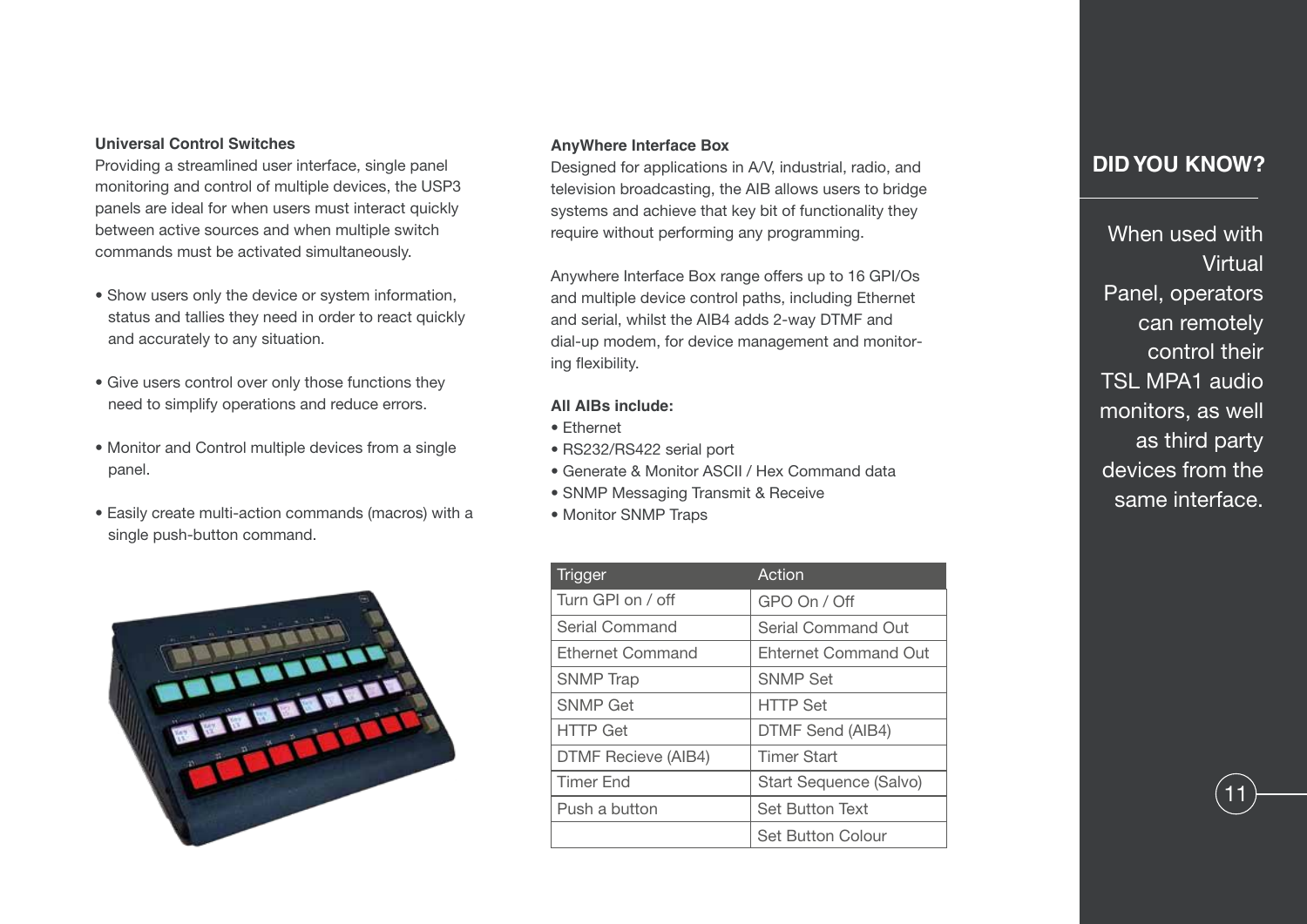

## The Power of Virtual Panels

Virtual Panel (TMVP) is a software-based control surface that interfaces to any control system and allows customers to visualise their workflows to effectively and intuitively manage their systems.

Virtual panels can replicate full studio controls, camera controls, routing panels, signal flows, pre-sets and source names, all configured by the user with minimal training.

The easiest way to achieve this is by using virtual panels to:

- Maintain clear and intuitive actions for the operator.
- Present just the controls they need.
- Customise design for best fit individual processes.
- Create common interfaces.
- Easy to use drag and drop design, with ability to make changes on the fly.
- Access equipment webpages for configuration and trouble shooting.

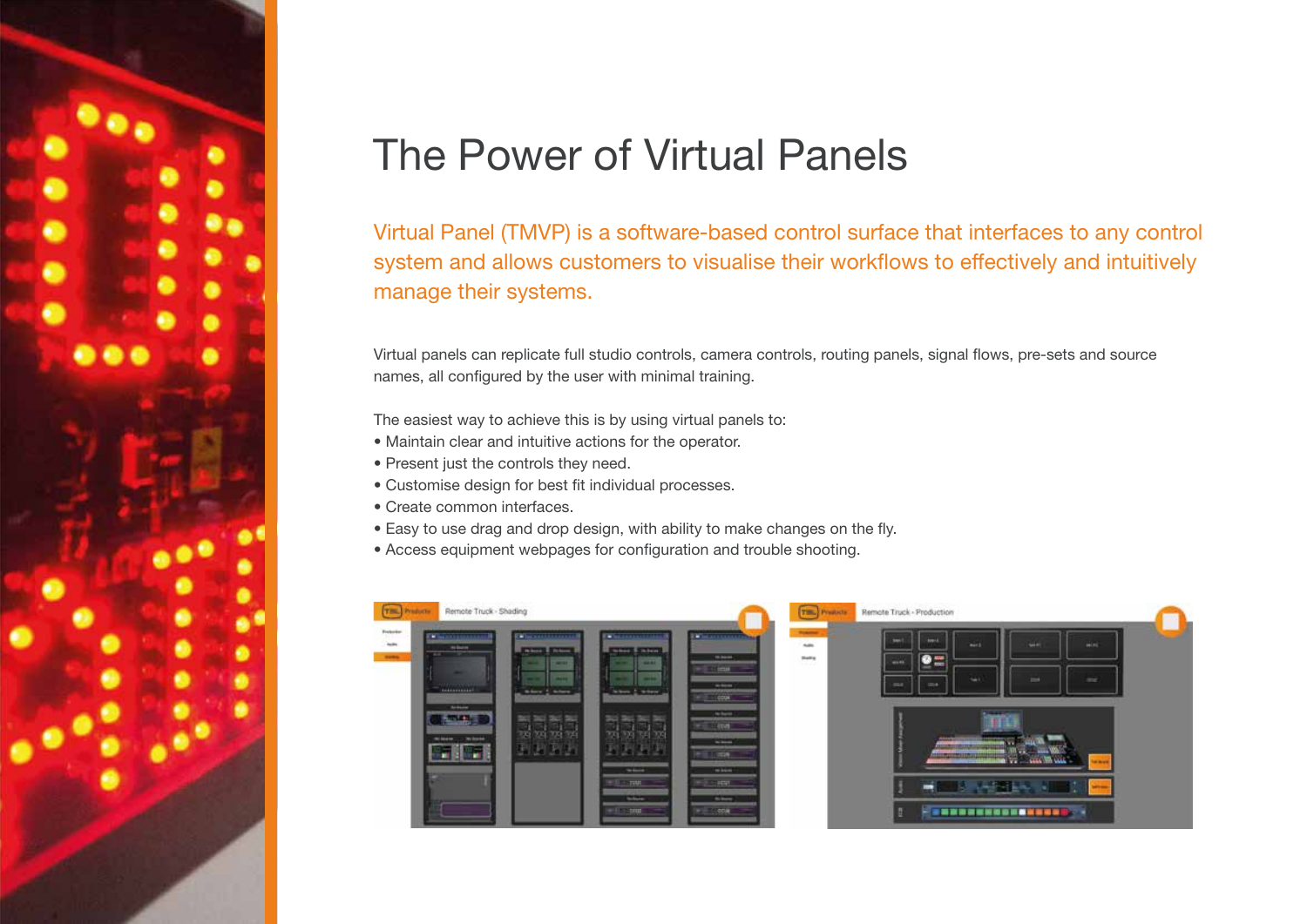## FlashBoard Technical Display

Co-ordinate operations facility-wide and get information to those who need it, when they need it, where they need it. Launched in 2018 Flashboard has achieved rapid adoption and can now be found in broadcast installations world-wide.

Recognising the increasing need for critical workflow information to be delivered visually at the point of use FlashBoard, a screen-based display system, sits on your regular IT network to deliver:

- Sophisticated System and World Clocks
- Up-Down Production timers
- On-Air and cue light indication
- On-screen branding
- Web based content display
- Video tiles

FlashBoard integrates seamlessly with TSL TallyMan or any other third party control system to gain access to the extensive range of attached third party equipment to create sophisticated command, control and display systems that are limited in scope only by your imagination.

FlashBoard can also operate as a stand alone system, using the creator software package to bring significant cost advantage to installations worldwide through ease of use and human workflow efficiencies.





### **DID YOU KNOW?**

Our products draw on decades of international experience to develop and deliver a range of top-quality products that meet the needs of today's broadcasters.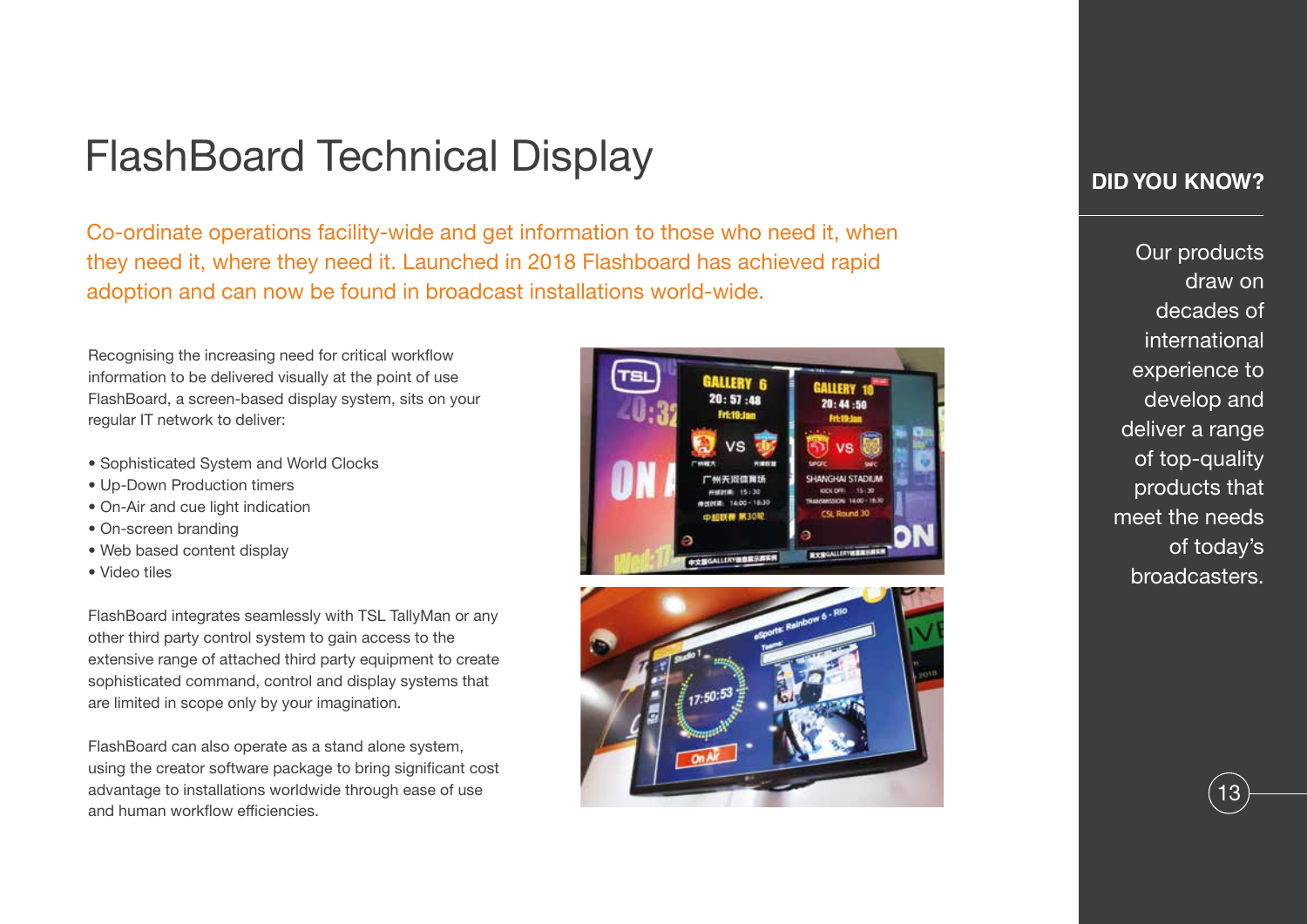

## **Hardware**

### System Controllers

### **TM1 MK2+ GTP-32**



- 1 RU unit
- 64 user configurable GPIO (freely configurable per pin)
- 32 Isolated Relay Ouputs
- 2 x Gigabit Ethernet ports
- 4 x RS422 ports
- TallyMan software included
- Solid state memory

### Panels and Interfaces

**THE** 

<u> 195360 - 1957 - 1958 - 1958 - 1958 - 1958 - 1958 - 1958 - 1958 - 1958 - 1958 - 1958 - 1958 - 1958 - 1958 - 1</u>

- 
- Built in dual redundant PSU
- Control Panels provide a customisable user interface, initiating any function available within the system including router control, tally activation, command triggers to third party devices, shot recall on robotic cameras and display of real time system data.

| <b>Control Panels</b> | <b>Anywhere Interfaces</b> | <b>Universal Switches</b> | <b>VTR Controllers</b>  | <b>Playout Clip Control</b> |
|-----------------------|----------------------------|---------------------------|-------------------------|-----------------------------|
| TMCP-16               | IP Control Buddy           | <b>USP3-16</b>            | ST-300-T                | $CP-30$                     |
| TMCP-32               | $AIB-2$                    | <b>USP3-8</b>             | ST-600 KiPRO Controller |                             |
| TMCP-48               | $AIB-4$                    | USP3-8D                   |                         |                             |
|                       |                            | USP3-Shotbox              |                         |                             |
|                       |                            | USP3-TSA                  |                         |                             |
|                       |                            | 医直面周围直面                   |                         |                             |



**HENNEYER** 

• 1 RU unit • 32 GPI • 32 GPO

• 2 x Ethernet Ports • RS422/RS232 • Web Server

• Built in Diagnostics

• Event Logs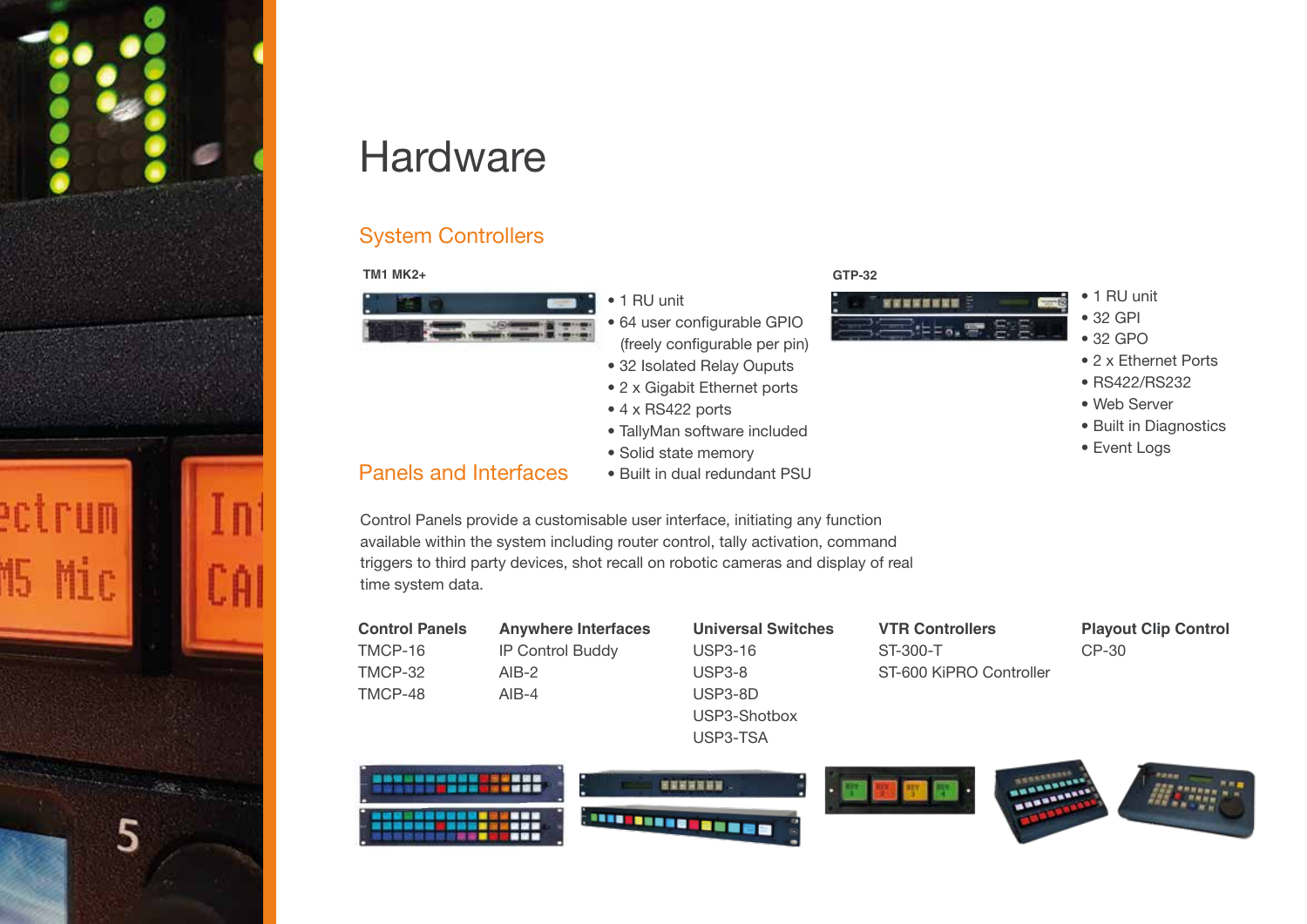## Interfacing

New protocols are added to our control systems as they are released.

The most common are listed here. This list is not definitive.

| Interface             | Protocol Type In Use                                                                                                                                                    |
|-----------------------|-------------------------------------------------------------------------------------------------------------------------------------------------------------------------|
| Alpermann             | <b>Alpermann Timers</b>                                                                                                                                                 |
| <b>Blackmagic</b>     | Switcher, Router                                                                                                                                                        |
| Clearcom              | Clearcom (HCI V2)                                                                                                                                                       |
| <b>DHD</b> Audio      | V5,52/XR, 52/XS, XC, XD                                                                                                                                                 |
| DNF / TSL             | USP3                                                                                                                                                                    |
| ETL                   | Router                                                                                                                                                                  |
| Evertz/Quartz         | Symphony, Quartz protocol                                                                                                                                               |
| <b>EVS</b>            | Media player                                                                                                                                                            |
| ForA                  | ForA MFR/HVS                                                                                                                                                            |
| <b>Grass Valley</b>   | Kahuna, GVG Native (SMS7000) GVG200, GVG2100, GVG4000, Kalypso, Zodiac, K-Frame<br>Ethernet, ACOS V2, Kayenne, Acappella, Jupiter ES Switch, NP0017 (NV9000), CRSerial. |
| Harris/Leitch         | LRC, Z-Protocol                                                                                                                                                         |
| InfraRed              | Multiple                                                                                                                                                                |
| LAWO                  | Ember+                                                                                                                                                                  |
| Kramer                | 2000                                                                                                                                                                    |
| <b>Newtek</b>         | <b>Tricaster TC-1</b>                                                                                                                                                   |
| Nevion                | <b>VikinX</b>                                                                                                                                                           |
| <b>NVision</b>        | DCP, NV5100MC, NP0017 (NV9000)                                                                                                                                          |
| Omneon                | Mediaplayer                                                                                                                                                             |
| Oxtel                 | Harmonic                                                                                                                                                                |
| Panasonic             | Panasonic HS6000, HD-Integrated Camera (PTZ)                                                                                                                            |
| Pesa                  | USP, P1N                                                                                                                                                                |
| ProVideo RS1616       | <b>RS1616</b>                                                                                                                                                           |
| Riedel                | <b>RRCS</b>                                                                                                                                                             |
| Ross                  | Carbonite                                                                                                                                                               |
| <b>RTS</b>            | Intercom                                                                                                                                                                |
| Sierra Serial Xpt     | Serial Xpt                                                                                                                                                              |
| Sigma                 | <b>MRX</b>                                                                                                                                                              |
| Snell & Wilcox/Probel | Tally Protocol, Kahuna-Kalypso Protocol, SWP02, SWP08, K360                                                                                                             |
| <b>SNMP</b>           | V1                                                                                                                                                                      |
| Sony                  | MVS-X, VISCA                                                                                                                                                            |
| Talia                 | ProScan, EOS                                                                                                                                                            |
| <b>Telecast</b>       | Prosan                                                                                                                                                                  |
| Telemetric            | Control                                                                                                                                                                 |
| Thomson               | BTS ASCII 9000 series, DD1020/30, Kayak DD series, Multicast tally contribution, DD35 ACOS                                                                              |
| Utah                  | RCP-1                                                                                                                                                                   |
| Vinten Redamec        | Control                                                                                                                                                                 |
|                       |                                                                                                                                                                         |

 $(15)$